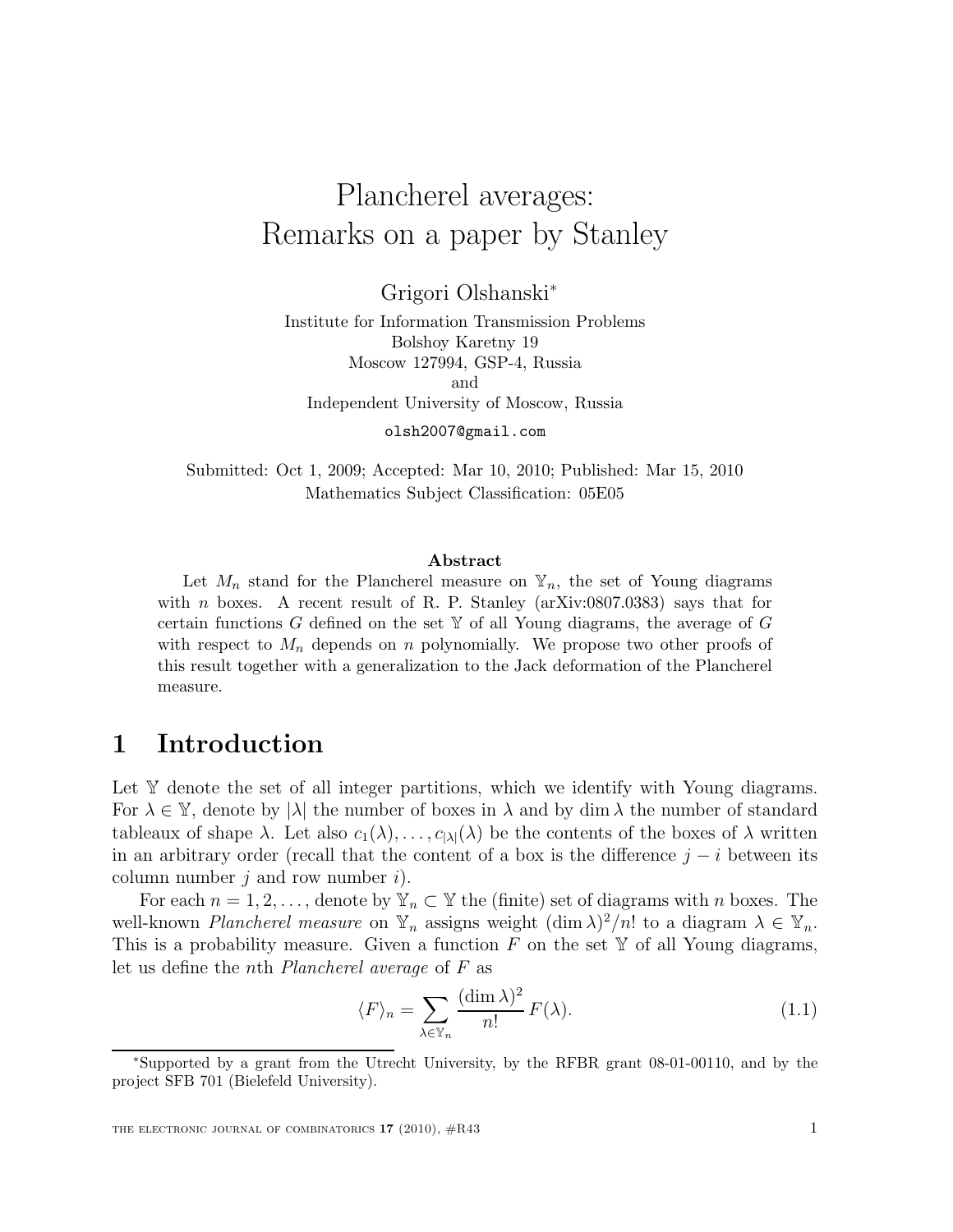<span id="page-1-1"></span>In the recent paper [\[17\]](#page-15-0), R. P. Stanley proves, among other things, the following result  $([17,$  $([17,$  Theorem  $[2.1])$ :

<span id="page-1-0"></span>**Theorem 1.1.** Let  $\varphi(x_1, x_2, \ldots)$  be an arbitrary symmetric function and set

$$
G_{\varphi}(\lambda) = \varphi(c_1(\lambda), \dots, c_{|\lambda|}(\lambda), 0, 0, \dots), \qquad \lambda \in \mathbb{Y}.
$$
 (1.2)

Then  $\langle G_{\varphi} \rangle_n$  is a polynomial function in n.

The aim of the present note is to propose two other proofs of this result and a generalization, which is related to the Jack deformation of the Plancherel measure.

The first proof relies on a claim concerning the shifted (aka interpolation) Schur and Jack polynomials, established in [\[10\]](#page-14-0) and [\[11\]](#page-14-1). Modulo this claim, the argument is almost trivial.

The second proof is more involved but can be made completely self-contained. In particular, no information on Jack polynomials is required. The argument is based on a remarkable idea due to S. Kerov [\[5\]](#page-14-2) and some considerations from my paper [\[12\]](#page-14-3).

As indicated by R. P. Stanley, his paper was motivated by a conjecture in the paper [\[2\]](#page-14-4) by G.-N. Han (see Conjecture 3.1 in [\[2\]](#page-14-4)). Note also that examples of the Plancherel averages of functions of type [\(1.2\)](#page-1-0) appeared in S. Fujii et al. [\[1,](#page-14-5) Section 3 and Appendix].

# <span id="page-1-2"></span>2 The algebra  $\mathbb A$  of regular functions on  $\mathbb {Y}$

For a Young diagram  $\lambda \in \mathbb{Y}$ , denote by  $\lambda_i$  its *i*th row length. Clearly,  $\lambda_i$  vanishes for *i* large enough. Thus,  $(\lambda_1, \lambda_2, ...)$  is the partition corresponding to  $\lambda$ .

**Definition 2.1.** Let  $u$  be a complex variable. The *characteristic function* of a diagram  $\lambda \in \mathbb{Y}$  is

$$
\Phi(u;\lambda) = \prod_{i=1}^{\infty} \frac{u+i}{u-\lambda_i+i} = \prod_{i=1}^{\ell(\lambda)} \frac{u+i}{u-\lambda_i+i},
$$

where  $\ell(\lambda)$  is the number of nonzero rows in  $\lambda$ .

The characteristic function is rational and takes the value 1 at  $u = \infty$ . Therefore, it admits the Taylor expansion at  $u = \infty$  with respect to the variable  $u^{-1}$ . Likewise, such an expansion also exists for  $\log \Phi(u; \lambda)$ .

**Definition 2.2.** Let  $A$  be the unital  $\mathbb{R}$ -algebra of functions on  $\mathbb{Y}$  generated by the coefficients of the Taylor expansion at  $u = \infty$  of the characteristic function  $\Phi(u; \lambda)$  (or, equivalently, of log  $\Phi(u; \lambda)$ ). We call A the *algebra of regular functions on* Y. (In [\[7\]](#page-14-6) and [\[3\]](#page-14-7), we employed the term *polynomial functions* on  $\mathbb{Y}$ .)

The Taylor expansion of  $\log \Phi(u; \lambda)$  at  $u = \infty$  has the form

$$
\log \Phi(u; \lambda) = \sum_{m=1}^{\infty} \frac{p_m^*(\lambda)}{m} u^{-m},
$$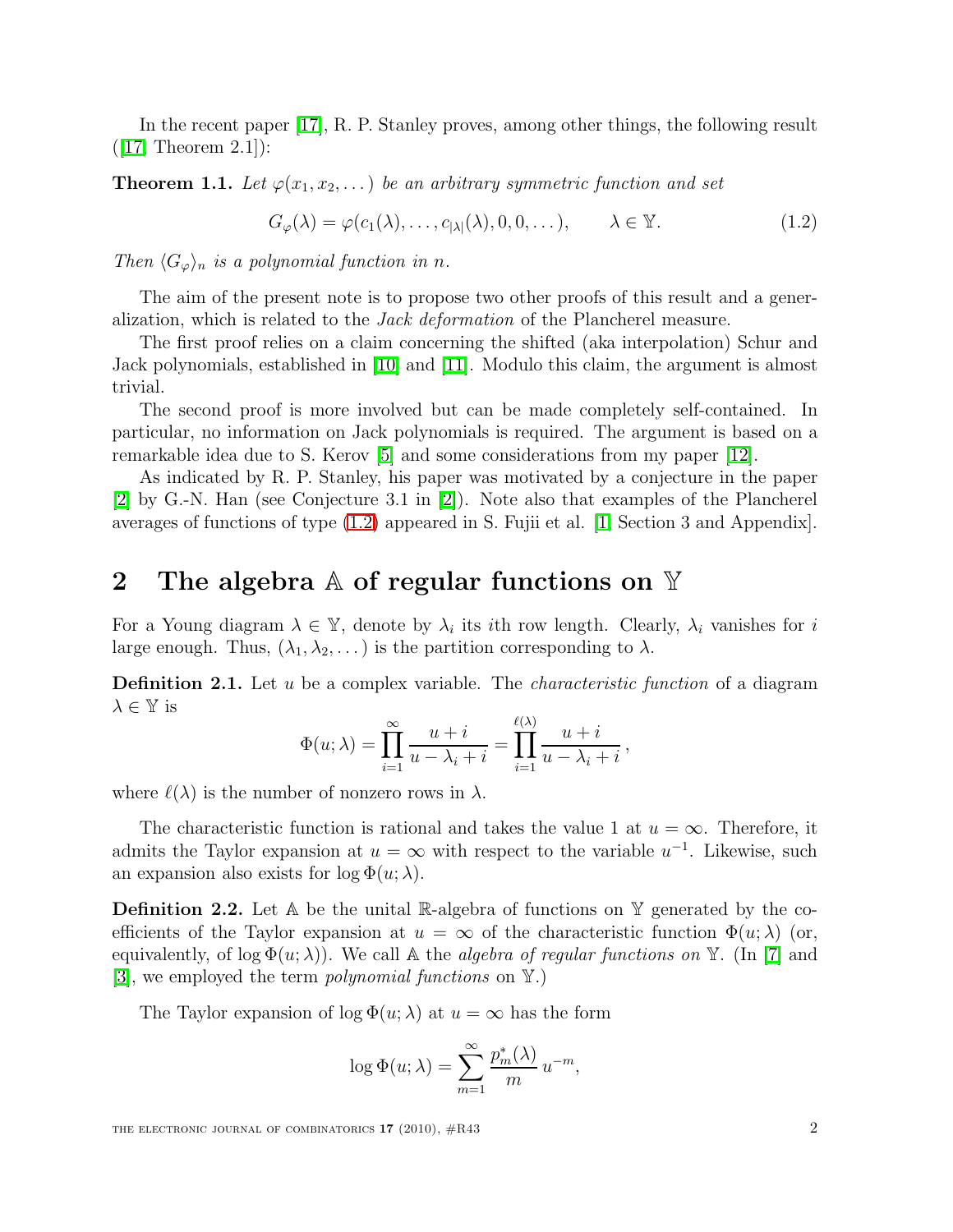where, by definition,

$$
p_m^*(\lambda) = \sum_{i=1}^{\infty} [(\lambda_i - i)^m - (-i)^m] = \sum_{i=1}^{\ell(\lambda)} [(\lambda_i - i)^m - (-i)^m], \qquad m = 1, 2, \dots, \quad \lambda \in \mathbb{Y}.
$$

Thus, the algebra A is generated by the functions  $p_1^*, p_2^*, \ldots$ . It is readily verified that these functions are algebraically independent, so that A is isomorphic to the algebra of polynomials in the variables  $p_1^*, p_2^*, \ldots$ . Note that  $p_1^*(\lambda) = |\lambda|$ .

Using the isomorphism between A and  $\mathbb{R}[p_1^*, p_2^*, \dots]$  we define a *filtration* in A by setting  $\deg p_m^*(\cdot) = m$ . In more detail, the mth term of the filtration, consisting of elements of degree  $\leqslant m, m = 1, 2, \ldots$ , is the finite-dimensional subspace  $\mathbb{A}^{(m)} \subset \mathbb{A}$ defined in the following way:

$$
\mathbb{A}^{(0)} = \mathbb{R}1; \quad \mathbb{A}^{(m)} = \text{span}\{(p_1^*)^{r_1}(p_2^*)^{r_2}\ldots : 1r_1 + 2r_2 + \ldots \leq m\}.
$$

The regular functions on Y (that is, elements of A) coincide with the *shifted symmetric* functions in the variables  $\lambda_1, \lambda_2, \ldots$  as defined in [\[10,](#page-14-0) Sect. 1]. Thus, we have the canonical isomorphism of filtered algebras  $\mathbb{A} \simeq \Lambda^*$ , where  $\Lambda^*$  stands for the algebra of shifted symmetric functions. This also establishes an isomorphism of graded algebras  $\text{gr } A \simeq \Lambda$ , where  $\Lambda$  denotes the algebra of symmetric functions.

<span id="page-2-0"></span>For a diagram  $\lambda \in \mathbb{Y}$ , denote by  $\delta(\lambda)$  the number of its diagonal boxes, by  $\lambda'$  the transposed diagram, and set

$$
a_i = \lambda_i - i + \frac{1}{2}, \quad b_i = \lambda'_i - i + \frac{1}{2}, \quad i = 1, ..., \delta(\lambda).
$$
 (2.1)

<span id="page-2-1"></span>We call the numbers  $(2.1)$  the modified Frobenius coordinates of  $\lambda$  (see [\[18,](#page-15-1) (10)]).

**Proposition 2.3.** Equivalently,  $\mathbb{A}$  may be defined as the algebra of super-symmetric functions in the variables  $\{a_i\}$  and  $\{-b_i\}$ .

Proof. See [\[7\]](#page-14-6). Here I am sketching another proof, which was given in [\[3,](#page-14-7) Proposition 1.2]. A simple argument (a version of Frobenius' lemma) shows that

$$
\Phi(u - \frac{1}{2}; \lambda) = \prod_{i=1}^{\delta(\lambda)} \frac{u + b_i}{u - a_i}
$$

(this identity can also be deduced from formula [\(2.3\)](#page-3-0) below). It follows

$$
\log \Phi(u - \frac{1}{2}; \lambda) = \sum_{m=1}^{\infty} \frac{u^{-m}}{m} \sum_{i=1}^{\delta(\lambda)} (a_i^m - (-b_i)^m),
$$

<span id="page-2-2"></span>which implies that  $A$  is freely generated by the functions

$$
p_m(\lambda) := \sum_{i=1}^{\delta(\lambda)} \left( a_i^m - (-b_i)^m \right), \qquad m = 1, 2, \dots,
$$
 (2.2)

which are *super-power sums* in  $\{a_i\}$  and  $\{-b_i\}$ .

THE ELECTRONIC JOURNAL OF COMBINATORICS  $17$  (2010),  $\#R43$  3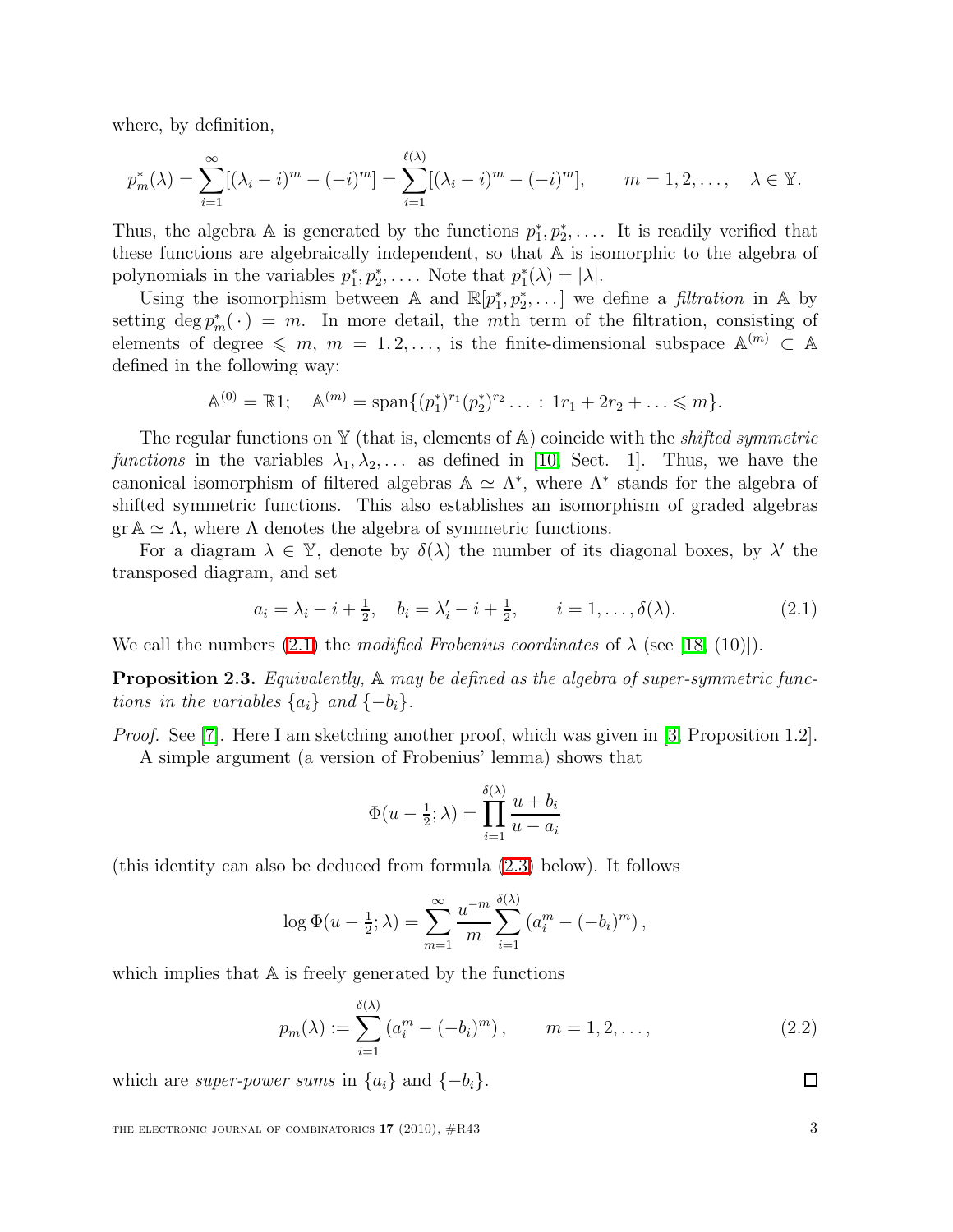Another characterization of regular functions is provided by

<span id="page-3-1"></span>**Proposition 2.4.** A coincides with the unital algebra generated by the function  $\lambda \mapsto |\lambda|$ and the functions  $G_{\varphi}(\lambda)$  of the form [\(1.2\)](#page-1-0).

Proof. This result is due to S. Kerov. It is pointed out in his note [\[4\]](#page-14-8), see also [\[7,](#page-14-6) proof of Theorem 4]. Here is a detailed proof taken from Kerov's unpublished work notes:

We claim that the algebra  $A$  is freely generated by the functions

$$
\widehat{p}_r(\lambda) = \sum_{\square \in \lambda} (c(\square))^r, \qquad r = 0, 1, \dots,
$$

where the sum is taken over the boxes  $\Box$  of  $\lambda$  and  $c(\Box)$  denotes the content of a box. Note that  $\widehat{p}_0(\lambda) = |\lambda|$ .

<span id="page-3-0"></span>Indeed, we start with the relation

$$
\Phi(u - \frac{1}{2}; \lambda) = \prod_{i=1}^{\ell(\lambda)} \frac{u + i - \frac{1}{2}}{u - \lambda_i + i - \frac{1}{2}} = \prod_{\square \in \lambda} \frac{u - c(\square) + \frac{1}{2}}{u - c(\square) - \frac{1}{2}}.
$$
\n(2.3)

It implies

$$
\log \Phi(u - \frac{1}{2}; \lambda) = \sum_{m=1}^{\infty} \frac{u^{-m}}{m} \sum_{\Box \in \lambda} \left( (c(\Box) + \frac{1}{2})^m - (c(\Box) - \frac{1}{2})^m \right),
$$

or

$$
p_m(\lambda) = \sum_{k=0}^{\left[\frac{m-1}{2}\right]} 2^{-2k} {m \choose 2k+1} \widehat{p}_{m-1-2k}(\lambda), \quad m = 1, 2, \dots,
$$

and our claim follows.

Remark 2.5. Note a shift of degree: as seen from the above computation, the degree of  $\widehat{p}_r(\lambda)$  with respect to the filtration of A equals  $r+1$ .

<span id="page-3-2"></span>Remark 2.6. Proposition [2.3](#page-2-1) makes it possible to introduce a natural algebra isomorphism between  $\Lambda$  and  $\mathbb{A}$ , which sends the power-sums  $p_m \in \Lambda$  to the functions  $p_m(\lambda)$ defined in  $(2.2)$ ,

**Remark 2.7.** The algebra A is stable under the change of the argument  $\lambda \mapsto \lambda'$  (transposition of diagrams): this claim is not obvious from the initial definition but becomes clear from Proposition [2.3](#page-2-1) or Proposition [2.4.](#page-3-1)

Finally, note that one more characterization of the algebra A is given in Section [6.](#page-8-0)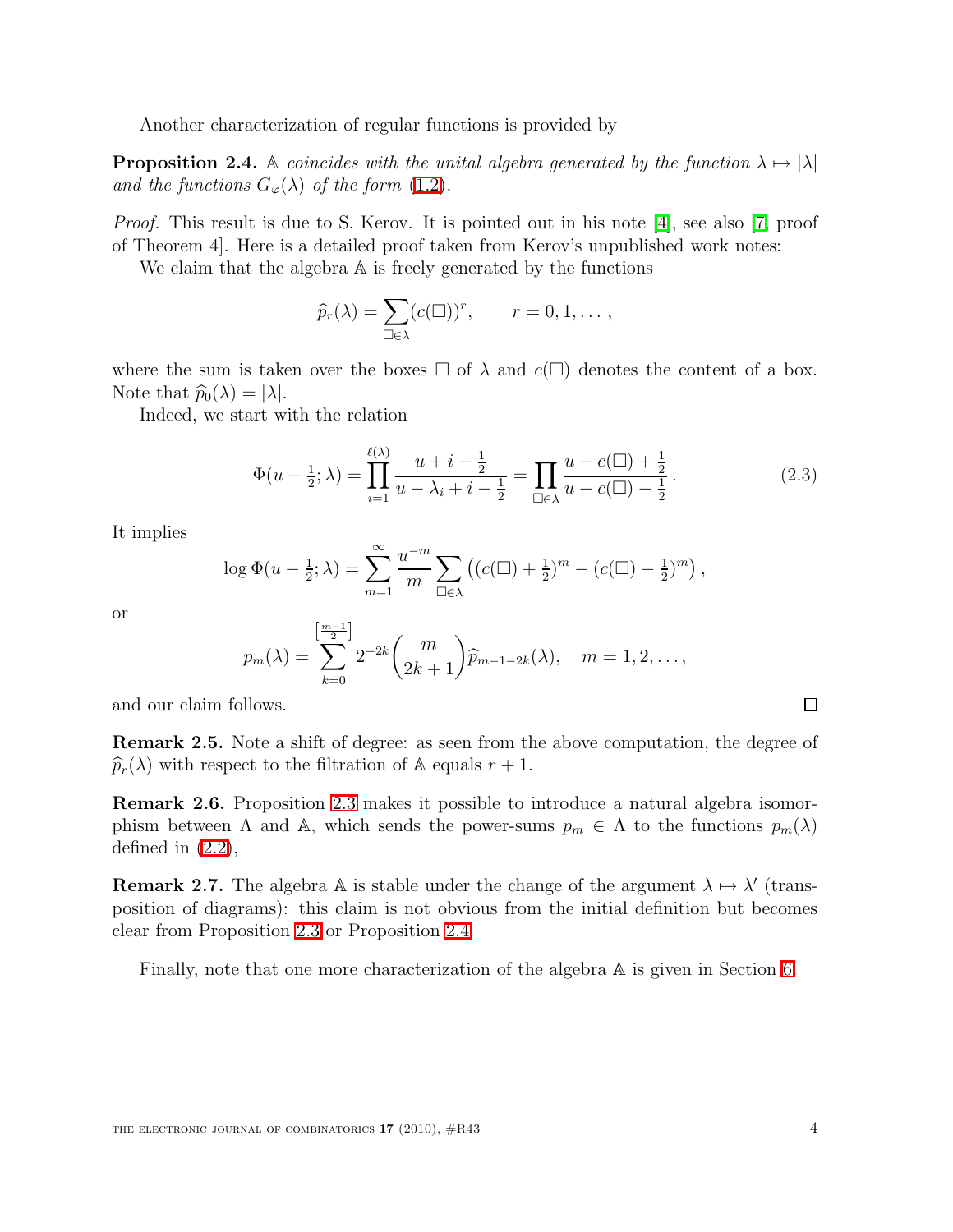# 3 A proof of Theorem [1.1](#page-1-1)

The Young graph has  $\mathbb Y$  as the vertex set, and the edges are formed by couples of diagrams that differ by a single box. This is a graded graph: its nth level  $(n = 0, 1, ...)$  is the subset  $\mathbb{Y}_n \subset \mathbb{Y}$ . The notation  $\mu \nearrow \lambda$  or, equivalently,  $\lambda \searrow \mu$  means that  $\lambda$  is obtained from  $\mu$  by adding a box (so that the couple  $\{\mu, \lambda\}$  forms an edge). The quantity dim  $\lambda$ coincides with the number of monotone paths  $\varnothing \nearrow \cdots \nearrow \lambda$  in the Young graph.

More generally, for any two diagrams  $\mu, \lambda \in \mathbb{Y}$  we denote by  $\dim(\mu, \lambda)$  the number of monotone paths  $\mu \nearrow \cdots \nearrow \lambda$  in the Young graph that start at  $\mu$  and end at  $\lambda$ . If there is no such path, then we set  $\dim(\mu, \lambda) = 0$ . Equivalently,  $\dim(\mu, \lambda)$  is the number of standard tableaux of skew shape  $\lambda/\mu$  when  $\mu \subseteq \lambda$ , and  $\dim(\mu, \lambda) = 0$  otherwise.

Let  $x^{\downarrow m}$  stand for the mth falling factorial power of x. That is,

$$
x^{\downarrow m} = x(x-1)...(x-m+1),
$$
  $m = 0, 1, ...$ 

<span id="page-4-1"></span>With an arbitrary  $\mu \in \mathbb{Y}$  we associate the following function on Y:

$$
F_{\mu}(\lambda) = n^{\downarrow m} \frac{\dim(\mu, \lambda)}{\dim \lambda}, \qquad \lambda \in \mathbb{Y}, \quad n = |\lambda|, \quad m = |\mu|.
$$
 (3.1)

<span id="page-4-2"></span>**Proposition 3.1.** For any  $\mu \in \mathbb{Y}$ , the function  $F_{\mu}$  belongs to  $\mathbb{A}$  and has degree  $|\mu|$ . Under the isomorphism gr  $\mathbb{A} \simeq \Lambda$ , the top degree term of  $F_{\mu}$  coincides with the Schur function  $s_\mu$ .

Proof. This can be deduced from [\[7,](#page-14-6) Theorem 5]. For direct proofs, see [\[10,](#page-14-0) Theorem 8.1] and [\[14,](#page-14-9) Proposition 1.2]. 囗

**Remark 3.2.** Under the isomorphism between  $\mathbb{A}$  and  $\Lambda^*$ ,  $F_\mu$  turns into the *shifted Schur* function  $s^*_{\mu}$ , see [\[10,](#page-14-0) Definition 1.4]. Under the isomorphism between A and  $\Lambda$  (Remark [2.6\)](#page-3-2),  $F_{\mu}$  is identified with the Frobenius–Schur function  $Fs_{\mu}$ , see [\[13\]](#page-14-10), [\[14,](#page-14-9) Section 2].

<span id="page-4-4"></span>Introduce a notation for the nth Plancherel measure:

<span id="page-4-5"></span>
$$
M_n(\lambda) = \frac{(\dim \lambda)^2}{n!}, \qquad \lambda \in \mathbb{Y}_n. \tag{3.2}
$$

Thus, the *n*th Plancherel average of a function  $F$  on  $\mathbb Y$  is

$$
\langle F \rangle_n = \sum_{\lambda \in \mathbb{Y}_n} F(\lambda) M_n(\lambda). \tag{3.3}
$$

By virtue of Proposition [2.4,](#page-3-1) Theorem [1.1](#page-1-1) follows from

<span id="page-4-3"></span><span id="page-4-0"></span>**Theorem 3.3.** For any  $F \in \mathbb{A}$ ,  $\langle F \rangle_n$  is a polynomial in n of degree at most deg F, where deg refers to degree with respect to the filtration in A. Furthermore,

$$
\langle F_{\mu} \rangle_n = \binom{n}{m} \dim \mu, \qquad \mu \in \mathbb{Y}, \quad m := |\mu|.
$$
 (3.4)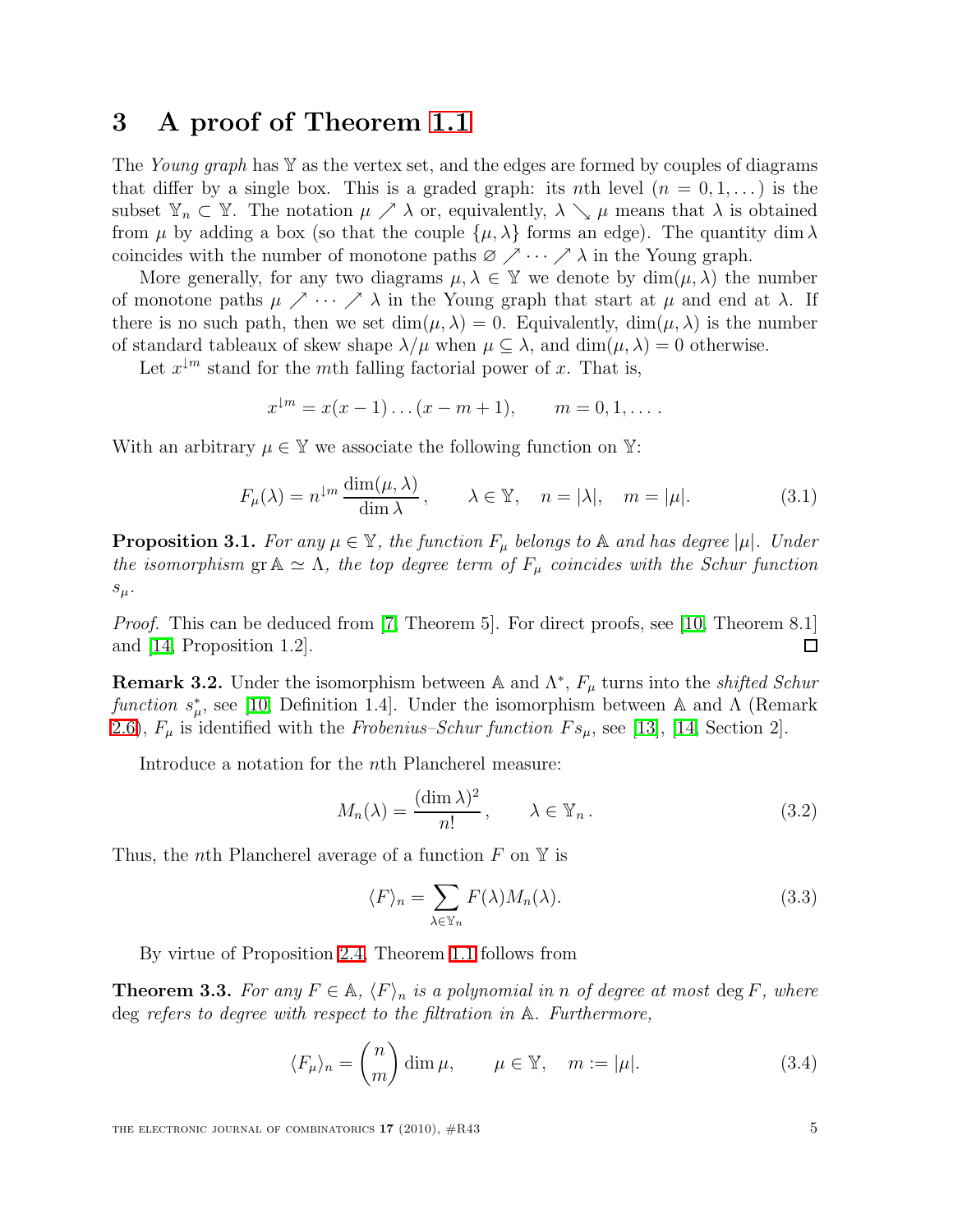*Proof.* First, let us check [\(3.4\)](#page-4-0). If  $n < m$  then the both sides of (3.4) vanish: the restriction of  $F_{\mu}$  to  $\mathbb{Y}_n$  is identically 0 and  $\binom{n}{m}$  $\binom{n}{m} = 0$ . Consequently, we may assume  $n \geq m$ .

Let  $(\cdot, \cdot)$  denote the standard inner product in  $\Lambda$ . The simplest case of Pieri's rule for the Schur functions says that

$$
p_1s_\mu = \sum_{\mu^\bullet:\,\mu^\bullet\searrow\mu} s_{\mu^\bullet} \,.
$$

<span id="page-5-1"></span>It follows that for  $\lambda \in \mathbb{Y}_n$ 

$$
\dim(\mu, \lambda) = (p_1^{n-m} s_\mu, s_\lambda), \qquad \dim \lambda = (p_1^n, s_\lambda). \tag{3.5}
$$

Therefore, using the definition [\(3.1\)](#page-4-1), we have

$$
\langle F_{\mu} \rangle_n = \frac{n^{\downarrow m}}{n!} \sum_{\lambda \in \mathbb{Y}_n} \dim(\mu, \lambda) \dim \lambda
$$
  
=  $\frac{n^{\downarrow m}}{n!} \sum_{\lambda \in \mathbb{Y}_n} (p_1^{n-m} s_{\mu}, s_{\lambda})(p_1^n, s_{\lambda}) = \frac{n^{\downarrow m}}{n!} (p_1^{n-m} s_{\mu}, p_1^n)$   
=  $\frac{n^{\downarrow m}}{n!} \left( s_{\mu}, \frac{\partial^{n-m}}{\partial p_1^{n-m}} p_1^n \right) = \frac{n^{\downarrow m}}{m!} (s_{\mu}, p_1^m) = {n \choose m} \dim \mu,$ 

as required.

By virtue of Proposition [3.1,](#page-4-2) deg  $F_{\mu} = |\mu|$  and  $\{F_{\mu}\}\$ is a basis in A compatible with the filtration. On the other hand,  $\binom{n}{m}$  $\binom{n}{m}$  is a polynomial in *n* of degree *m*. Therefore, the first claim of the theorem follows from [\(3.4\)](#page-4-0).  $\Box$ 

<span id="page-5-0"></span>Remark 3.4. Stanley [\[17,](#page-15-0) Section 3] shows that the claim of Theorem [1.1](#page-1-1) generalizes to functions of the form  $G_{\varphi}H_{\psi}$ , where  $\psi$  is an arbitrary symmetric function and

$$
H_{\psi}(\lambda) := \psi(\lambda_1 + |\lambda| - 1, \lambda_2 + |\lambda| - 2, \dots, \lambda_{|\lambda|}, 0, 0, \dots), \qquad \lambda \in \mathbb{Y}.
$$
 (3.6)

This apparently stronger result also follows from Theorem [3.3,](#page-4-3) because (as is readily seen) any function of the form [\(3.6\)](#page-5-0) belongs to the algebra A.

# 4 The Jack deformation of the algebra A

Here we extend the definitions of Section [2](#page-1-2) by introducing the deformation parameter  $\theta > 0$ . The previous picture corresponds to the particular value  $\theta = 1$ . We call  $\theta$  the *Jack parameter*, because of a close relation to Jack symmetric functions. Note that  $\theta$  is inverse to the parameter  $\alpha$  used in Macdonald's book [\[8\]](#page-14-11) and Stanley's paper [\[15\]](#page-15-2).

**Definition 4.1.** The  $\theta$ -characteristic function of a diagram  $\lambda \in \mathbb{Y}$  is defined as

$$
\Phi_{\theta}(u;\lambda) = \prod_{i=1}^{\infty} \frac{u+\theta i}{u-\lambda_i+\theta i} = \prod_{i=1}^{\ell(\lambda)} \frac{u+\theta i}{u-\lambda_i+\theta i}.
$$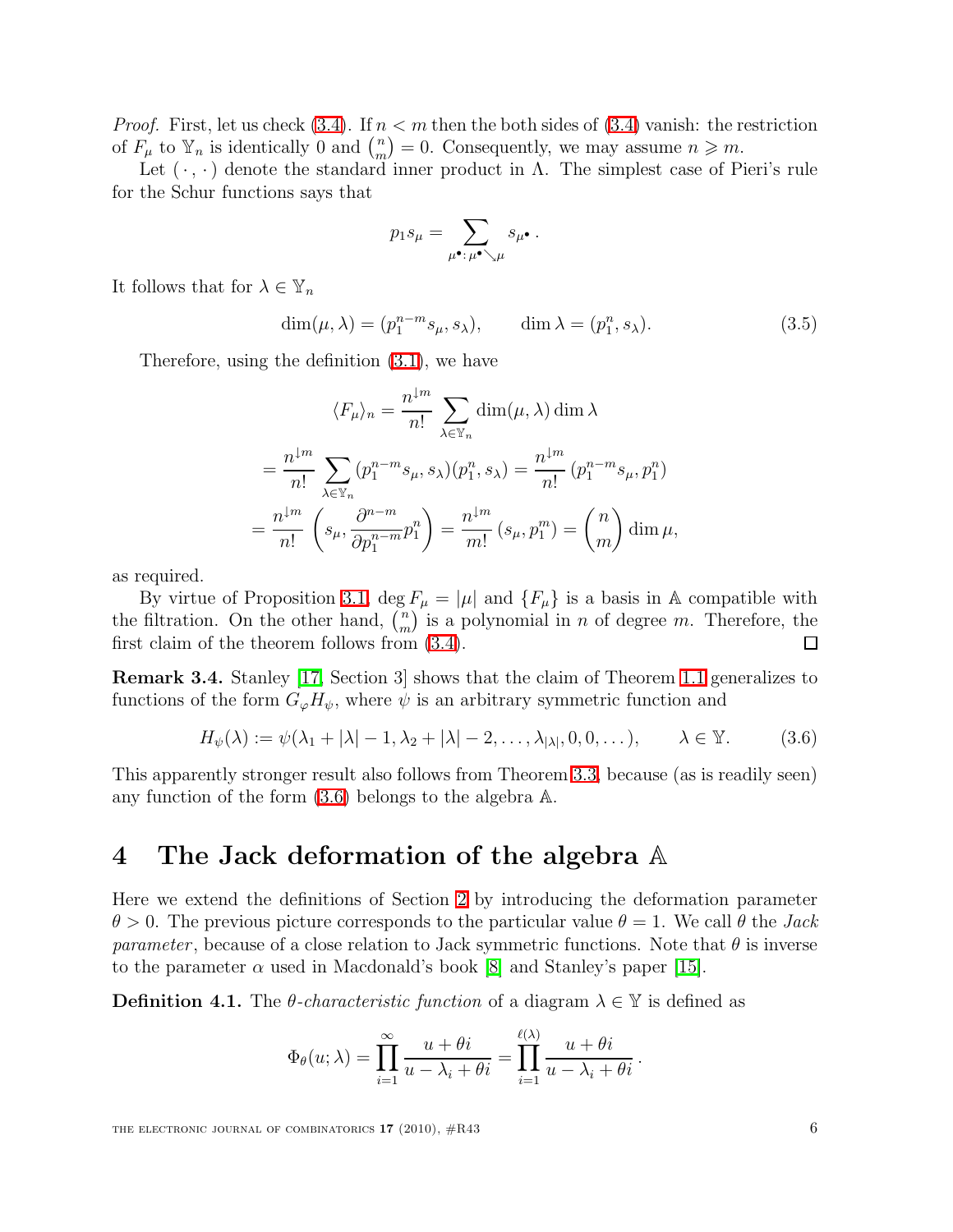This is again a rational function in  $u$ , regular at infinity and hence admitting the Taylor expansion at  $u = \infty$  with respect to  $u^{-1}$ .

**Definition 4.2.** The algebra  $\mathbb{A}_{\theta}$  of  $\theta$ -regular functions on Y is the unital R-algebra generated by the coefficients of the Taylor expansion at  $u = \infty$  of the function  $\Phi_{\theta}(u; \lambda)$  (or, equivalently, of  $\log \Phi_{\theta}(u; \lambda)$ .

The Taylor expansion of  $\log \Phi_{\theta}(u; \lambda)$  at  $u = \infty$  has the form

$$
\log \Phi_{\theta}(u; \lambda) = \sum_{m=1}^{\infty} \frac{p_{m; \theta}^*(\lambda)}{m} u^{-m},
$$

where, by definition,

$$
p_{m;\theta}^*(\lambda) = \sum_{i=1}^{\infty} [(\lambda_i - \theta i)^m - (-\theta i)^m], \qquad m = 1, 2, \dots, \quad \lambda \in \mathbb{Y}
$$

(as above, summation actually can be taken up to  $i = \ell(\lambda)$ ). Thus, the algebra  $\mathbb{A}_{\theta}$  is generated by the functions  $p_{1,\theta}^*, p_{2,\theta}^*, \ldots$ . These functions are algebraically independent.

The filtration in  $\mathbb{A}_{\theta}$  is introduced exactly as in the particular case  $\theta = 1$ . We still have a canonical isomorphism of graded algebras  $gr(A_\theta) \simeq \Lambda$  and a canonical isomorphism of filtered algebras  $\mathbb{A} \simeq \Lambda_{\theta}^*$ , where  $\Lambda_{\theta}^*$  denotes the algebra of  $\theta$ -shifted symmetric functions [\[6\]](#page-14-12). However, for general  $\theta$ , we do not see a natural way to define an isomorphism between  $\mathbb{A}_{\theta}$  and  $\Lambda$ .

### 5 Jack deformation of Plancherel averages

Recall that  $\theta > 0$  is a fixed parameter, which is inverse to Macdonald's [\[8\]](#page-14-11) parameter  $\alpha$ . We consider the Jack deformation  $(\cdot, \cdot)_{\theta}$  of the standard inner product in the algebra  $\Lambda$ of symmetric functions. In the basis  $\{p_{\lambda}\}\$  of power-sum functions,

$$
(p_{\lambda}, p_{\mu})_{\theta} = \delta_{\lambda\mu} z_{\lambda} \theta^{-|\lambda|}, \qquad \lambda, \mu \in \mathbb{Y}, \tag{5.1}
$$

cf. [\[8,](#page-14-11) Chapter VI, Section 10]; the standard notation  $z_{\lambda}$  is explained in [8, Chapter I, Section 2. Let  $\{P_\lambda\}$  and  $\{Q_\lambda\}$  be the biorthogonal bases formed the P and Q Jack symmetric functions (which differ from each other by normalization factors). In Macdonald's notation ([\[8,](#page-14-11) Chapter VI, Section 10]), these are  $P_{\lambda}^{(1/\theta)}$  $Q_{\lambda}^{(1/\theta)}$  and  $Q_{\lambda}^{(1/\theta)}$  $\lambda^{(1/\theta)}$ . To simplify the notation, we will not include  $\theta$  into the notation for the Jack functions. When  $\theta = 1$ , the both versions of the Jack functions turn into the Schur functions  $s_{\lambda}$ .

<span id="page-6-0"></span>Introduce the notation

$$
\dim_{\theta} \lambda = (p_1^n, Q_{\lambda})_{\theta}, \quad \dim_{\theta}^{\prime} \lambda = (p_1^n, P_{\lambda})_{\theta}, \qquad \lambda \in \mathbb{Y}_n.
$$
 (5.2)

<span id="page-6-1"></span>More generally, we set (cf. [\(3.5\)](#page-5-1))

$$
\dim_{\theta}(\mu,\lambda) = (p_1^{|\lambda|-|\mu|} P_{\mu}, Q_{\lambda})_{\theta}, \quad \dim_{\theta}'(\mu,\lambda) = (p_1^{|\lambda|-|\mu|} Q_{\mu}, P_{\lambda})_{\theta}, \tag{5.3}
$$

<span id="page-6-2"></span>where we assume  $|\mu| \leq |\lambda|$ ; otherwise the dimension is set to be 0.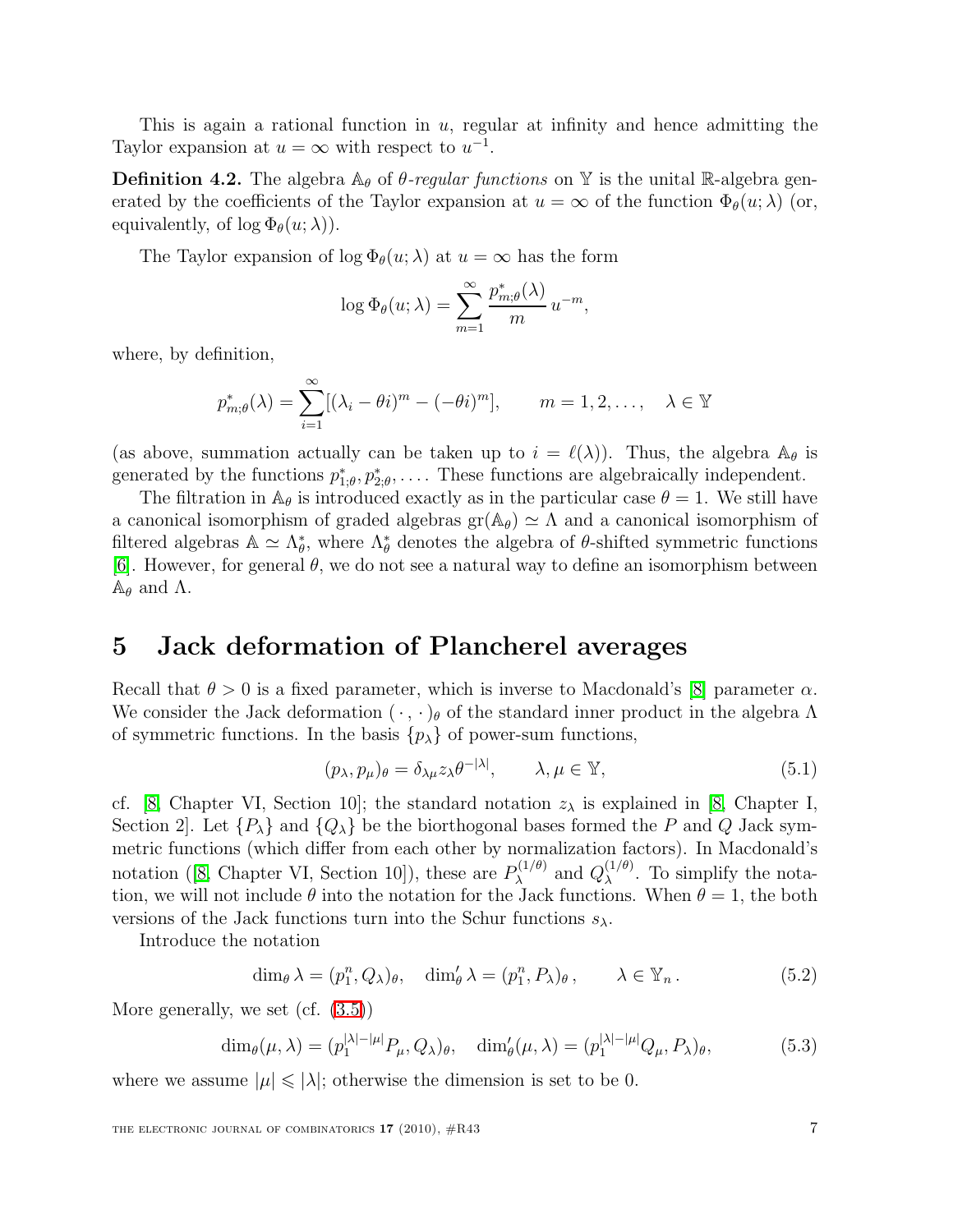**Proposition 5.1.** The quantities  $(5.2)$  are strictly positive. The quantities  $(5.3)$  are strictly positive if  $\mu \subseteq \lambda$  and vanish otherwise.

Proof. The first claim being a particular case of the second one, we focus on the second claim. We employ the formalism described in [\[6\]](#page-14-12).

The simplest case of Pieri's rule for Jack symmetric functions ([\[8,](#page-14-11) Chapter VI, Section 10 and (6.24)(iv)]) says that  $p_1 P_\mu$  is a linear combination of the functions  $P_\mu \bullet, \mu \bullet \searrow \mu$ , with strictly positive coefficients. The coefficients are just the quantities  $\varkappa_{\theta}(\mu,\mu^{\bullet})$  :=  $(p_1P_\mu,Q_\mu\bullet)_\theta$ ; let us view them as *formal multiplicities* attached to the edges  $\mu \nearrow \mu^{\bullet}$ . More generally, the *weight* of a finite monotone path  $\mu \nearrow \cdots \nearrow \lambda$  in the Young graph is defined as the product of the formal multiplicities of edges entering the path. Observe now that  $\dim_{\theta}(\mu, \lambda)$  is the sum of the weights of all monotone paths connecting  $\mu$  to  $\lambda$ . This proves the claim concerning  $\dim_{\theta}(\mu, \lambda)$ . For  $\dim'_{\theta}(\mu, \lambda)$  the argument is the same: we simply swap the  $P$  and  $Q$  functions.  $\Box$ 

With an arbitrary  $\mu \in \mathbb{Y}$  we associate the following function on  $\mathbb{Y}$ , cf. [\(3.1\)](#page-4-1):

$$
F_{\mu;\theta}(\lambda) = n^{\downarrow m} \frac{\dim_{\theta}(\mu,\lambda)}{\dim_{\theta}\lambda}, \qquad \lambda \in \mathbb{Y}, \quad n = |\lambda|, \quad m = |\mu|.
$$

<span id="page-7-1"></span>**Proposition 5.2.** For any  $\mu \in \mathbb{Y}$ , the function  $F_{\mu;\theta}$  just defined belongs to  $\mathbb{A}_{\theta}$ . Under the isomorphism gr  $\mathbb{A}_{\theta} \simeq \Lambda$ , the top degree term of  $F_{\mu;\theta}$  coincides with the Jack function  $P_{\mu}$ .

*Proof.* See [\[11,](#page-14-1) Section 5]. Note that under the isomorphism  $\Lambda_{\theta}^* \to \Lambda_{\theta}$ ,  $F_{\mu;\theta}$  coincides with the image of the *shifted Jack function*  $P^*_{\mu}$ .  $\Box$ 

<span id="page-7-0"></span>**Definition 5.3.** The Jack deformation of the Plancherel measure with parameter  $\theta$  on the set  $\mathbb{Y}_n$  (or *Jack–Plancherel measure*, for short) is defined by

$$
M_{n;\theta}(\lambda) = \frac{(p_1^n, Q_\lambda)_{\theta}(p_1^n, P_\lambda)_{\theta}}{(p_1^n, p_1^n)_{\theta}}, \qquad \lambda \in \mathbb{Y}_n.
$$
 (5.4)

By Proposition [5.1,](#page-6-2) the quantity  $M_{n;\theta}(\lambda)$  is always positive. Since  $\{P_{\lambda}\}\$ and  $\{Q_{\lambda}\}\$ are biorthogonal bases, the sum of the quantities [\(5.4\)](#page-7-0) over  $\lambda \in \mathbb{Y}_n$  equals 1. Therefore,  $M_{n;\theta}$ is a probability measure. Note that the above definition agrees with that given in [\[5,](#page-14-2) Section 7] and [\[9,](#page-14-13) Section 3.3.2].

Because

$$
(p_1^n, p_1^n)_{\theta} = z_{(1^n)} \theta^{-n} = \frac{n!}{\theta^n},
$$

[\(5.4\)](#page-7-0) can be rewritten as

$$
M_{n;\theta}(\lambda) = \frac{\theta^n(p_1^n, Q_\lambda)_{\theta}(p_1^n, P_\lambda)_{\theta}}{n!} = \frac{\theta^n \dim_{\theta} \lambda \dim_{\theta}' \lambda}{n!}, \quad \lambda \in \mathbb{Y}_n.
$$
 (5.5)

Clearly, for  $\theta = 1$  the definition coincides with [\(3.2\)](#page-4-4).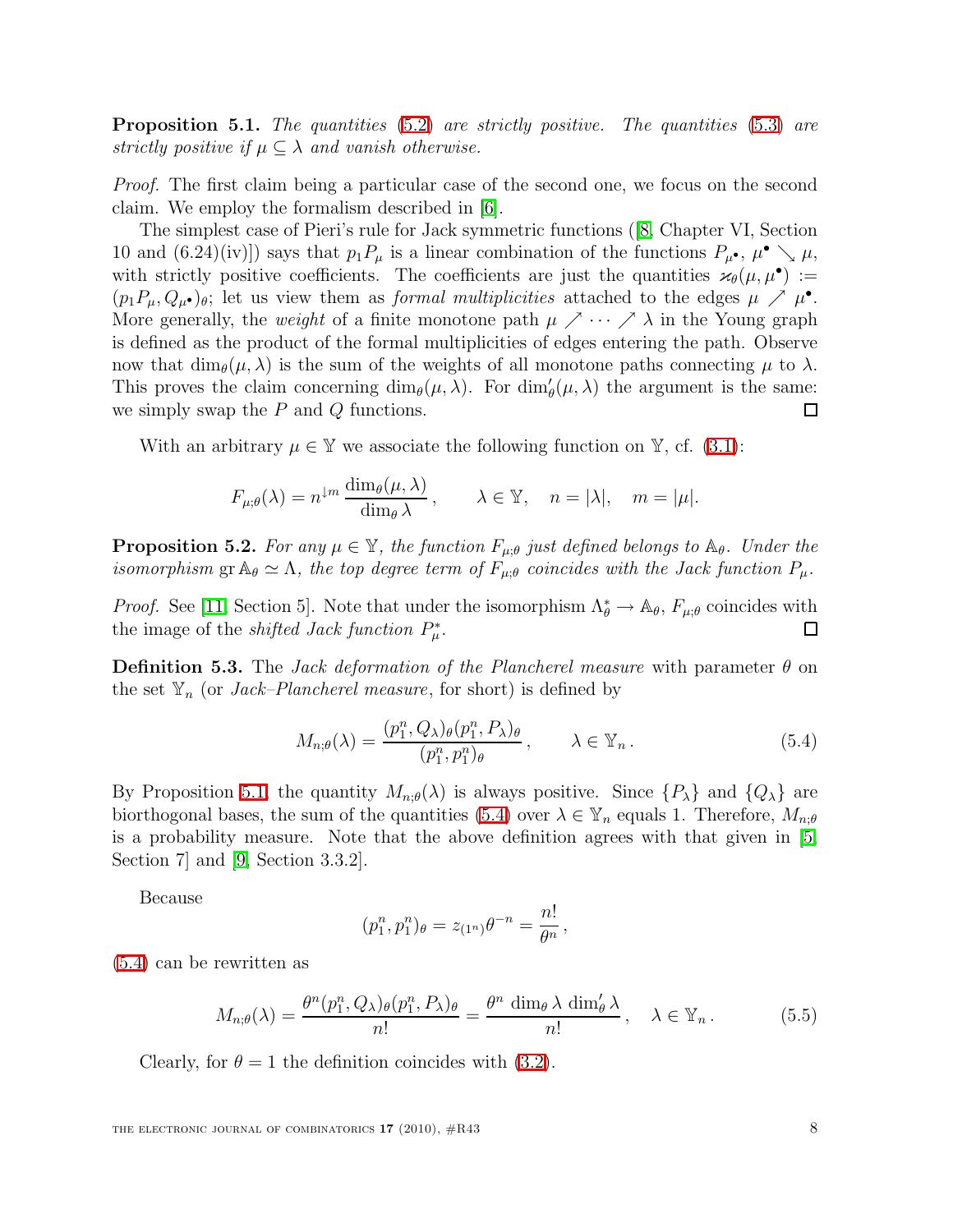**Remark 5.4.** From the Jack version of the duality map  $\Lambda \to \Lambda$  ([\[8,](#page-14-11) Chapter VI, (10.17]]) it can be seen that under the involution  $\lambda \mapsto \lambda'$  the measure  $M_{n;\theta}$  is transformed into  $M_{n;\theta^{-1}}$ .

Given a function F on Y, its nth *Jack–Plancherel average* is defined by analogy with [\(3.3\)](#page-4-5):

$$
\langle F \rangle_{n;\theta} = \sum_{\lambda \in \mathbb{Y}_n} F(\lambda) M_{n;\theta}(\lambda). \tag{5.6}
$$

Here is a generalization of Theorem [3.3:](#page-4-3)

<span id="page-8-1"></span>**Theorem 5.5.** For any  $F \in \mathbb{A}_{\theta}$ ,  $\langle F \rangle_{n;\theta}$  is a polynomial in n of degree at most deg F, where deg refers to degree with respect to the filtration in  $\mathbb{A}_{\theta}$ . Furthermore,

$$
\langle F_{\mu;\theta} \rangle_{n;\theta} = \theta^m \binom{n}{m} \dim_{\theta} \mu.
$$

*Proof.* The argument relies on Proposition [5.2](#page-7-1) and is the same as in the proof of Theorem [3.2,](#page-4-4) with minor obvious modifications. In particular, we use the fact that the adjoint to multiplication by  $p_1$  is equal to  $\theta^{-1}\partial/\partial p_1$ . For reader's convenience, we repeat the main computation:

$$
\langle F_{\mu;\theta} \rangle_{n;\theta} = \theta^n \frac{n^{\downarrow m}}{n!} \sum_{\lambda \in \mathbb{Y}_n} \dim_{\theta}(\mu, \lambda) \dim_{\theta}' \lambda
$$
  
=  $\theta^n \frac{n^{\downarrow m}}{n!} \sum_{\lambda \in \mathbb{Y}_n} (p_1^{n-m} P_{\mu}, Q_{\lambda})_{\theta} (p_1^n, P_{\lambda})_{\theta} = \theta^n \frac{n^{\downarrow m}}{n!} (p_1^{n-m} P_{\mu}, p_1^n)_{\theta}$   
=  $\theta^n \frac{n^{\downarrow m}}{n!} (P_{\mu}, (\theta^{-1}\partial/\partial p_1)^{n-m} p_1^n)_{\theta} = \theta^m \frac{n^{\downarrow m}}{m!} (P_{\mu}, p_1^m)_{\theta} = \theta^m {n \choose m} \dim_{\theta} \mu.$ 

# <span id="page-8-0"></span>6 Kerov's interlacing coordinates

Let  $\lambda \in \mathbb{Y}$  be a Young diagram drawn according to the "English picture" [\[8,](#page-14-11) Chapter I, Section 1], that is, the first coordinate axis (the row axis) is directed downwards and the second coordinate axis (the column axis) is directed to the right. Consider the border line of  $\lambda$  as the directed path coming from  $+\infty$  along the second (horizontal) axis, next turning several times alternately down and to the left, and finally going away to  $+\infty$ along the first (vertical) axis. The corner points on this path are of two types: the inner corners, where the path switches from the horizontal direction to the vertical one, and the outer corners where the direction is switched from vertical to horizontal. Observe that the inner and outer corners always interlace and the number of inner corners always exceeds by 1 that of outer corners. Let  $2d-1$  be the total number of the corners and  $(r_i, s_i)$ ,  $1 \leq i \leq 2d-1$ , be their coordinates. Here the odd and even indices i refer to the inner and outer corners, respectively.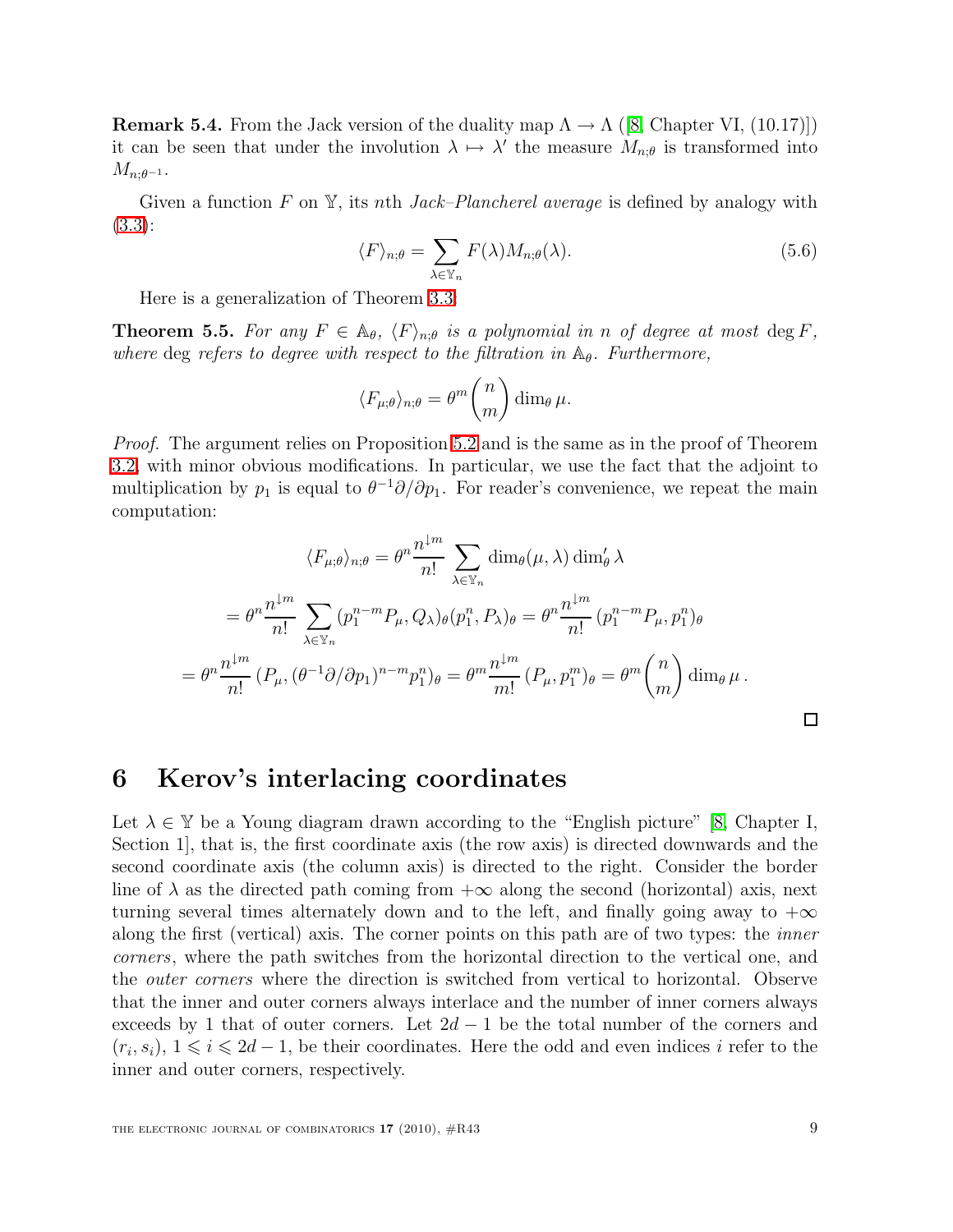

Figure 1. The corners of the diagram  $\lambda = (3, 3, 1)$ .

For instance, the diagram  $\lambda = (3, 3, 1)$  shown on the figure has  $d = 3$ , three inner corners  $(r_1, s_1) = (0, 3), (r_3, s_3) = (2, 1), (r_5, s_5) = (3, 0)$ , and two outer corners  $(r_2, s_2) =$  $(2, 3), (r_4, s_4) = (3, 1).$ 

As above,  $\theta$  is assumed to be a fixed strictly positive parameter. The numbers

<span id="page-9-2"></span>
$$
x_1 := s_1 - \theta r_1, \quad y_1 := s_2 - \theta r_2, \dots, \ y_{d-1} := s_{2d-2} - \theta r_{2d-2}, \quad x_d := s_{2d-1} - \theta r_{2d-1} \tag{6.1}
$$

form two interlacing sequences of integers

<span id="page-9-1"></span>
$$
x_1 > y_1 > x_2 > \cdots > y_{d-1} > x_d
$$

satisfying the relation

$$
\sum_{i=1}^{d} x_i - \sum_{j=1}^{d-1} y_j = 0.
$$
\n(6.2)

For instance, if  $\lambda = (3, 3, 1)$  as in the example above, then

$$
x_1 = 3
$$
,  $y_1 = 3 - 2\theta$ ,  $x_2 = 1 - 2\theta$ ,  $y_2 = 1 - 3\theta$ ,  $x_3 = -3\theta$ .

<span id="page-9-0"></span>Definition 6.1. The two interlacing sequences

$$
X = (x_1, \dots, x_d), \quad Y = (y_1, \dots, y_{d-1})
$$
\n(6.3)

as defined above are called the ( $\theta$ -dependent) Kerov interlacing coordinates of a Young diagram  $\lambda$ . (Note that in the case  $\theta = 1$ , Kerov's  $(X, Y)$  coordinates are similar to Stanley's " $(p, q)$  coordinates" introduced in [\[16\]](#page-15-3): the two coordinate systems are related by a simple linear transformation.)

Let u be a complex variable. Given a Young diagram  $\lambda$ , we set

$$
\mathbf{H}(u; \lambda) = \frac{u \prod_{j=1}^{d-1} (u - y_j)}{\prod_{i=1}^{d} (u - x_i)},
$$

and

$$
\mathbf{p}_m(\lambda) = \sum_{i=1}^d x_i^m - \sum_{j=1}^{d-1} y_j^m, \qquad m = 1, 2, \dots,
$$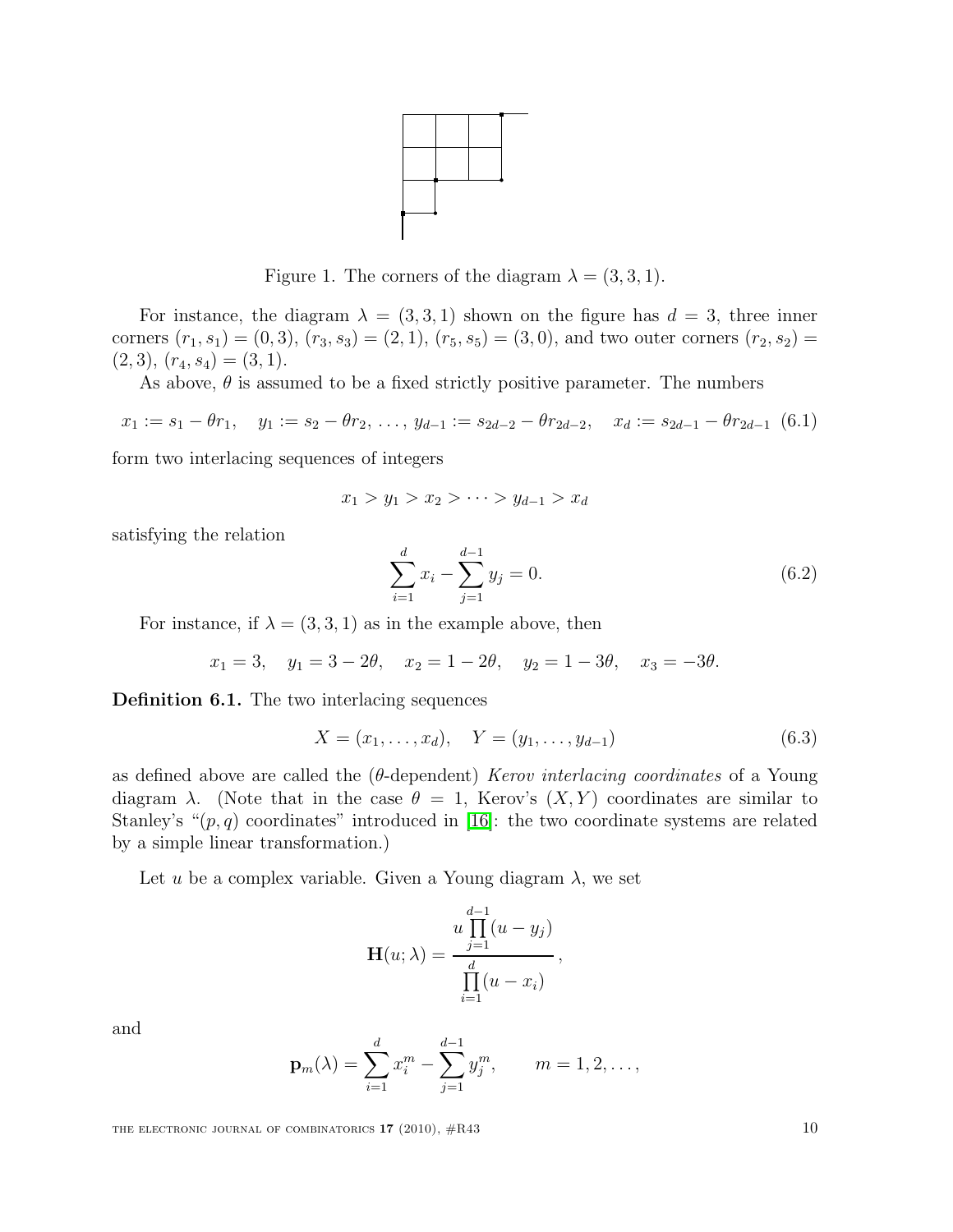where  $X = \{x_i\}, Y = \{y_j\}$ , and d are as in Definition [6.1.](#page-9-0) Obviously,

$$
\log \mathbf{H}(u; \lambda) = \sum_{m=1}^{\infty} \frac{\mathbf{p}_m(\lambda)}{m} u^{-m}.
$$

Note that  $\mathbf{p}_1(\lambda) \equiv 0$  because of [\(6.2\)](#page-9-1).

Proposition 6.2. The following relation holds

$$
\mathbf{H}(u;\lambda) = \frac{\Phi(u-\theta;\lambda)}{\Phi(u;\lambda)}.
$$

Proof. See [\[12,](#page-14-3) Proposition 6.3].

From this result one deduces:

**Proposition 6.3.** The functions  $\mathbf{p}_m(\lambda)$  belong to the algebra  $\mathbb{A}_{\theta}$ . More precisely, we have

$$
\mathbf{p}_m = \theta \cdot m \cdot p_{m-1;\theta}^* + \dots, \qquad m = 2, 3, \dots,
$$

where dots stand for lower degree terms, which are a linear combination of elements  $p_{l,\theta}^*$ with  $1 \leq l \leq m-2$ .

Proof. See [\[12,](#page-14-3) Proposition 6.5].

**Corollary 6.4.** The functions  $\{p_2, p_3, ...\}$  form a system of algebraically independent generators of the algebra  $\mathbb{A}_{\theta}$ , compatible with the filtration. More precisely, under the *identification of*  $\mathbb{A}_{\theta}$  with the algebra of polynomials  $\mathbb{R}[\mathbf{p}_2, \mathbf{p}_3, \ldots]$ , the filtration is determined by setting

$$
\deg \mathbf{p}_m = m-1, \qquad m = 2, 3, \dots.
$$

Thus, the algebra  $\mathbb{A}_{\theta}$  of  $\theta$ -regular functions coincides with the algebra of supersymmetric functions in Kerov's  $\theta$ -dependent interlacing coordinates.

Consider the expansion in partial fractions for  $u^{-1}H(u; \lambda)$ :

$$
\frac{\prod_{j=1}^{d-1} (u - y_j)}{\prod_{i=1}^{d} (u - x_i)} = \sum_{i=1}^{d} \frac{\pi_i^{\uparrow}}{u - x_i}.
$$

Here the coefficients  $\pi_i^{\uparrow}$  $i$  are given by the formula

$$
\pi_i^{\uparrow} = \pi_i^{\uparrow}(\lambda) = \frac{\prod_{j=1}^{d-1} (x_i - y_j)}{\prod_{l:l \neq i} (x_i - x_l)}, \qquad i = 1, \dots, d.
$$

 $\Box$ 

$$
\mathbb{Z}^{\mathbb{Z}}
$$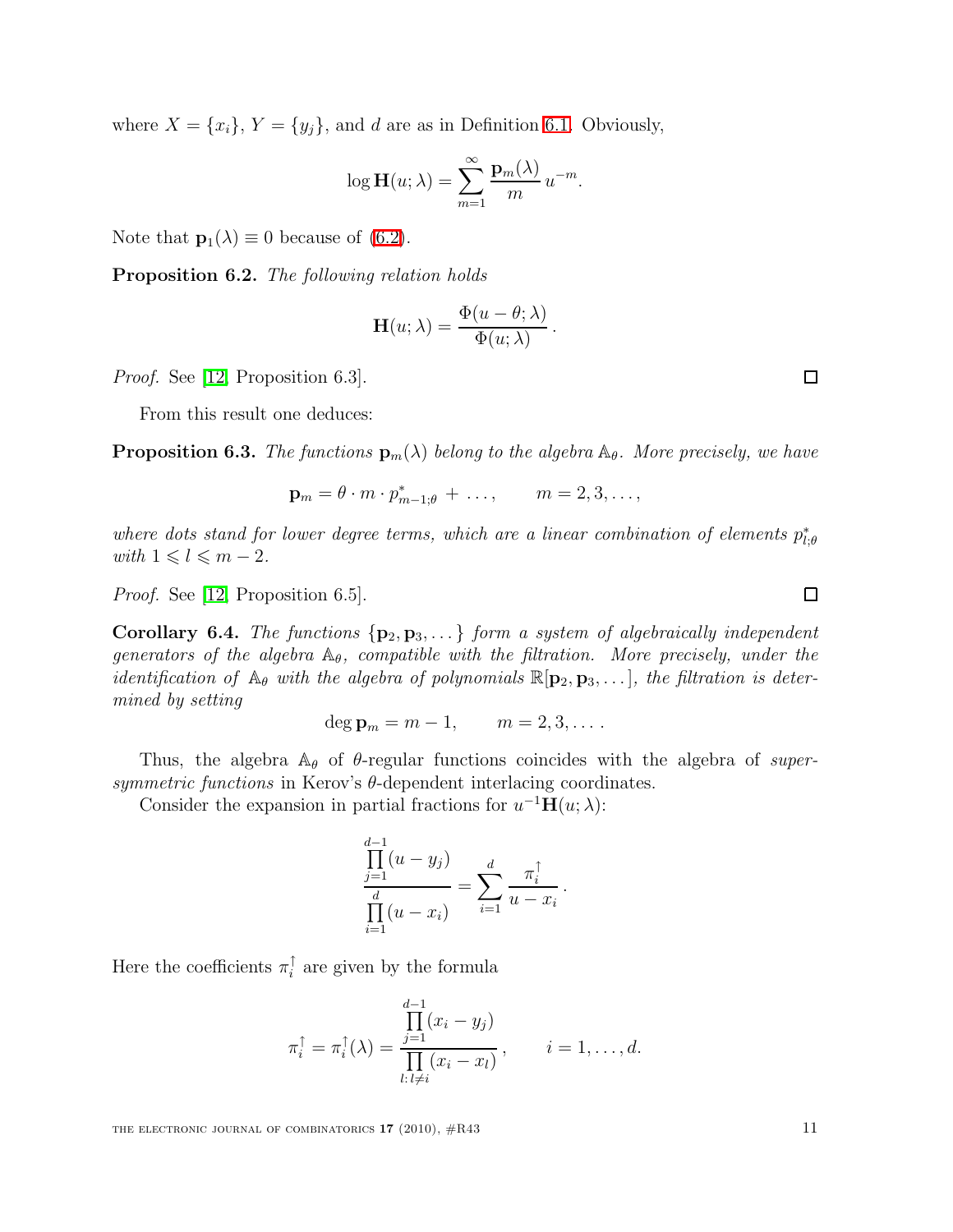Observe that the boxes that may be appended to  $\lambda$  are associated, in a natural way, with the inner corners of the boundary of  $\lambda$ . Consequently, we may also associate these boxes with the x's:  $\square_i \leftrightarrow x_i$ .

It is ready to check that the coefficients  $\pi_i^{\uparrow}$  $i$  are strictly positive and sum up to 1. Introduce the notation

$$
p^{\uparrow}_{n;\theta}(\lambda,\lambda\cup\Box_i)=\pi^{\uparrow}_i(\lambda), \qquad 1\leqslant i\leqslant d, \quad \lambda\in\Psi_n
$$

(the quantities  $\pi_i^{\uparrow}$  $\hat{i}(\lambda)$  in the right-hand side depend on  $\theta$  through [\(6.1\)](#page-9-2)). We regard  $p_n^{\uparrow}$  $_{n;\theta}$ as a transition function acting from  $\mathbb{Y}_n$  to  $\mathbb{Y}_{n+1}$ . The system  $\{p_n^{\uparrow}$  ${}_{n;\theta}^{\dagger}\}_{n=0,1,...}$  determines a model of random growth of Young diagrams: an inhomogeneous Markov chain on Y whose state at time  $n = 0, 1, \ldots$  is a diagram from  $\mathbb{Y}_n$ . Every trajectory of this Markov chain is an infinite monotone path in  $\mathbb Y$  starting at  $\varnothing$ .

<span id="page-11-0"></span>Denote by  $M'_{n;\theta}$  the marginal distribution of this Markov chain after *n* steps. That is,  $M'_{n;\theta}$  is the probability measure on  $\mathbb{Y}_n$  defined by the recursion

$$
M'_{n+1;\theta}(\nu) = \sum_{\lambda \in \mathbb{Y}_n : \lambda \nearrow \nu} M'_{n;\theta}(\lambda) p_{n;\theta}^{\uparrow}(\lambda, \nu) \tag{6.4}
$$

with the initial condition  $M'_{0;\theta}(\varnothing) = 1$ .

**Proposition 6.5.**  $M'_{n;\theta}$  coincides with the Jack–Plancherel measure  $M_{n;\theta}$  as defined in [\(5.4\)](#page-7-0)

*Proof.* This is one of the main results of Kerov [\[5\]](#page-14-2) (see Section 7 in [5]). For  $\theta = 1$ , it allows a direct elementary verification. For general  $\theta$ , the proof given in [\[5\]](#page-14-2) is more delicate; it uses the hook-type formulas for  $\dim_{\theta} \lambda$  and  $\dim'_{\theta} \lambda$  (see [\[5,](#page-14-2) Section 6] and [\[15,](#page-15-2) Section 5. □

If we agree to take [\(6.4\)](#page-11-0) as the initial definition of the Jack deformation of the Plancherel measure, then (as will be seen) we may completely eliminate the Jack polynomials from our considerations.

Let us restate the first claim of Theorem [5.5](#page-8-1) in terms of the measure  $M'_{n;\theta}$ :

<span id="page-11-1"></span>**Theorem 6.6.** Let  $\langle \cdot \rangle'_{n;\theta}$  stand for the expectation with respect to the measure  $M'_{n;\theta}$ . For any  $F \in \mathbb{A}_{\theta}$ ,  $\langle F \rangle'_{n;\theta}$  is a polynomial in n of degree at most deg F.

We will deduce Theorem [6.6](#page-11-1) from the following claim.

<span id="page-11-2"></span>Let  $\partial$  denote the operator acting in the space of functions on Y as

$$
(\partial F)(\lambda) = -F(\lambda) + \sum_{\nu:\,\nu \searrow \lambda} p_{n;\theta}^{\dagger}(\lambda,\nu) F(\nu), \qquad \lambda \in \mathbb{Y}, \quad n = |\lambda|.
$$
 (6.5)

<span id="page-11-3"></span>**Theorem 6.7.** The operator  $\partial$  defined by [\(6.5\)](#page-11-2) preserves the algebra  $\mathbb{A}_{\theta}$  and reduces degree by 1.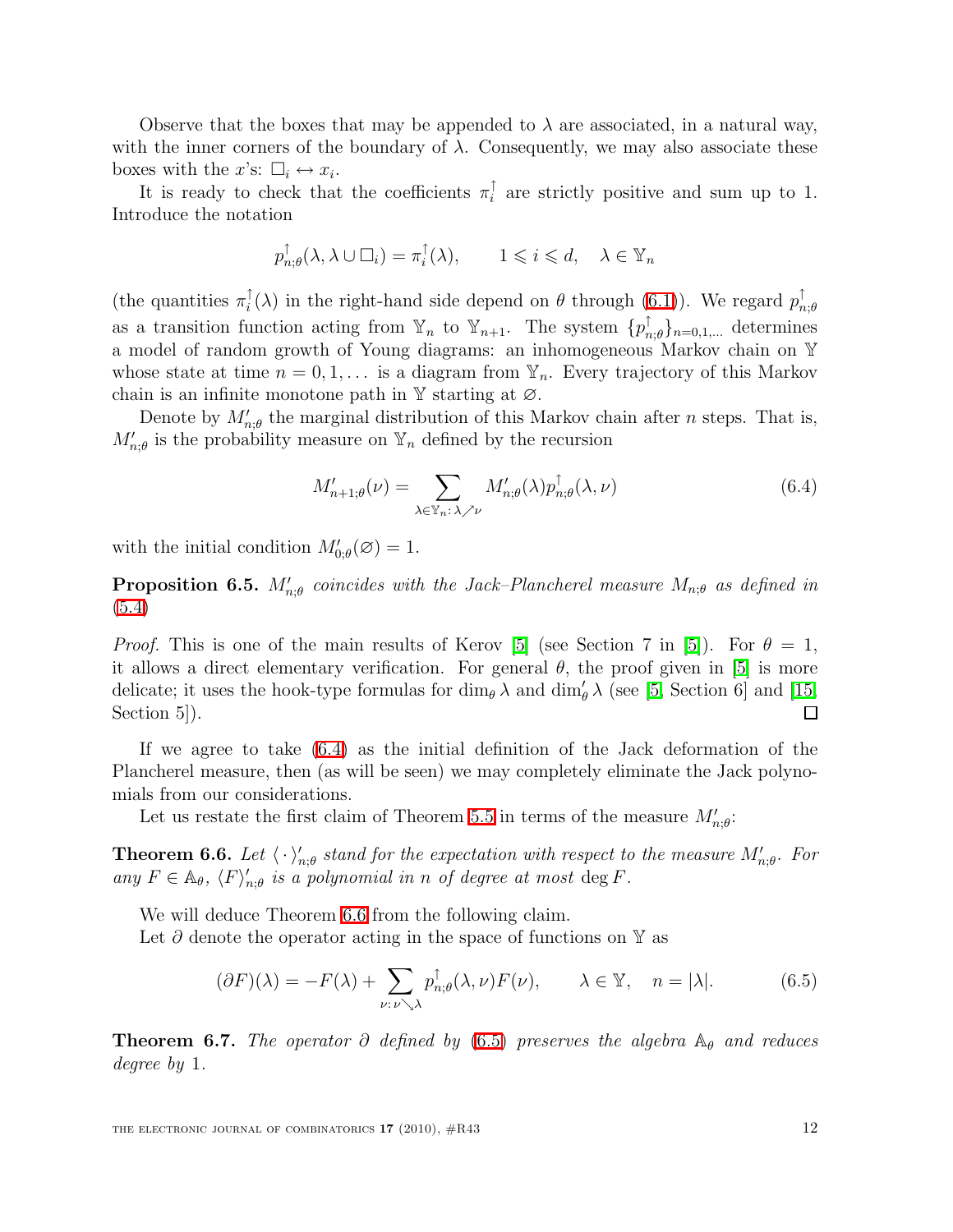Reduction of Theorem [6.6](#page-11-1) to Theorem [6.7.](#page-11-3) By virtue of [\(6.4\)](#page-11-0),

$$
\langle F \rangle'_{n+1;\theta} - \langle F \rangle'_{n;\theta} = \langle \partial F \rangle'_{n;\theta}, \qquad n = 0, 1, \dots.
$$

Since  $\langle 1 \rangle'_{n;\theta} = 1$ , the claim of Theorem [6.6](#page-11-1) is obtained by induction on deg F.

Proof of Theorem [6.7.](#page-11-3) The claim of Theorem [6.7](#page-11-3) can be obtained by a degeneration from a much more general claim,  $[12,$  Theorem 7.1(ii)]. In the notation of  $[12]$ , the degeneration consists in letting certain parameters  $z$  and  $z'$  go to infinity.

An alternative possibility is to adapt the approach of [\[12\]](#page-14-3) to the present situation by eliminating these parameters at all, which substantially simplifies the computations. Here is a sketch of the argument; for more detail we refer to [\[12\]](#page-14-3).

Introduce the functions  $\mathbf{h}_0(\lambda), \mathbf{h}_1(\lambda), \ldots$  on Y from the decomposition

$$
\mathbf{H}(u;\lambda) = \sum_{m=0}^{\infty} \mathbf{h}_m(\lambda) u^{-m}
$$

and note that

$$
\mathbf{h}_0(\lambda) \equiv 1, \quad \mathbf{h}_1(\lambda) \equiv 0.
$$

The functions  $\mathbf{h}_2, \mathbf{h}_3, \ldots$  are algebraically independent generators of the algebra  $\mathbb{A}_{\theta}$ .

For a partition  $\rho = (\rho_1, \rho_2, \dots)$ , set

$$
\mathbf{h}_{\rho}=\mathbf{h}_{\rho_1}\mathbf{h}_{\rho_2}\ldots\,.
$$

Because of  $\mathbf{h}_1 = 0$ , we will assume in what follows that  $\rho$  does not have parts  $\rho_i$  equal to 1 (otherwise  $h_{\rho} = 0$ ). Then the elements  $h_{\rho}$  form a linear basis in  $\mathbb{A}_{\theta}$ , consistent with filtration:

$$
\deg \mathbf{h}_{\rho} = |\rho| - \ell(\rho),
$$

where  $|\rho| = \sum \rho_i$  and  $\ell(\rho)$  is the number of nonzero parts in  $\rho$ . This is related to the fact that deg  $h_m = m - 1$  for  $m = 2, 3, \ldots$ .

We aim at computing the action of  $\partial$  on the basis elements  $\mathbf{h}_{\rho}$ . For any  $k = 1, 2, \ldots$ , we have k

$$
\prod_{l=1}^{\kappa} \mathbf{H}(u_l; \lambda) = \sum_{\rho: \ell(\rho) \leqslant k} m_{\rho}(u_1^{-1}, \dots, u_k^{-1}) \mathbf{h}_{\rho}(\lambda),
$$

where  $m_{\rho}$  is the monomial symmetric function. Thus, we may view finite products  $\prod_l \mathbf{H}(u_l; \lambda)$  as generating series for the basis elements  $\mathbf{h}_{\rho}$ . It is convenient to consider first the action of  $\partial$  on these generating series.

The argument in [\[12,](#page-14-3) Section 7.2] shows that  $1 + \partial$  acts on  $H(u_1; \lambda) \dots H(u_k; \lambda)$  as multiplication by the series

$$
F^{\uparrow}(u_1,\ldots,u_k;\lambda) := \sum_{i=1}^d \pi_i^{\uparrow}(\lambda) \prod_{l=1}^k \frac{(u_l-x_i)(u_l-x_i+\theta-1)}{(u_l-x_i-1)(u_l-x_i+\theta)}.
$$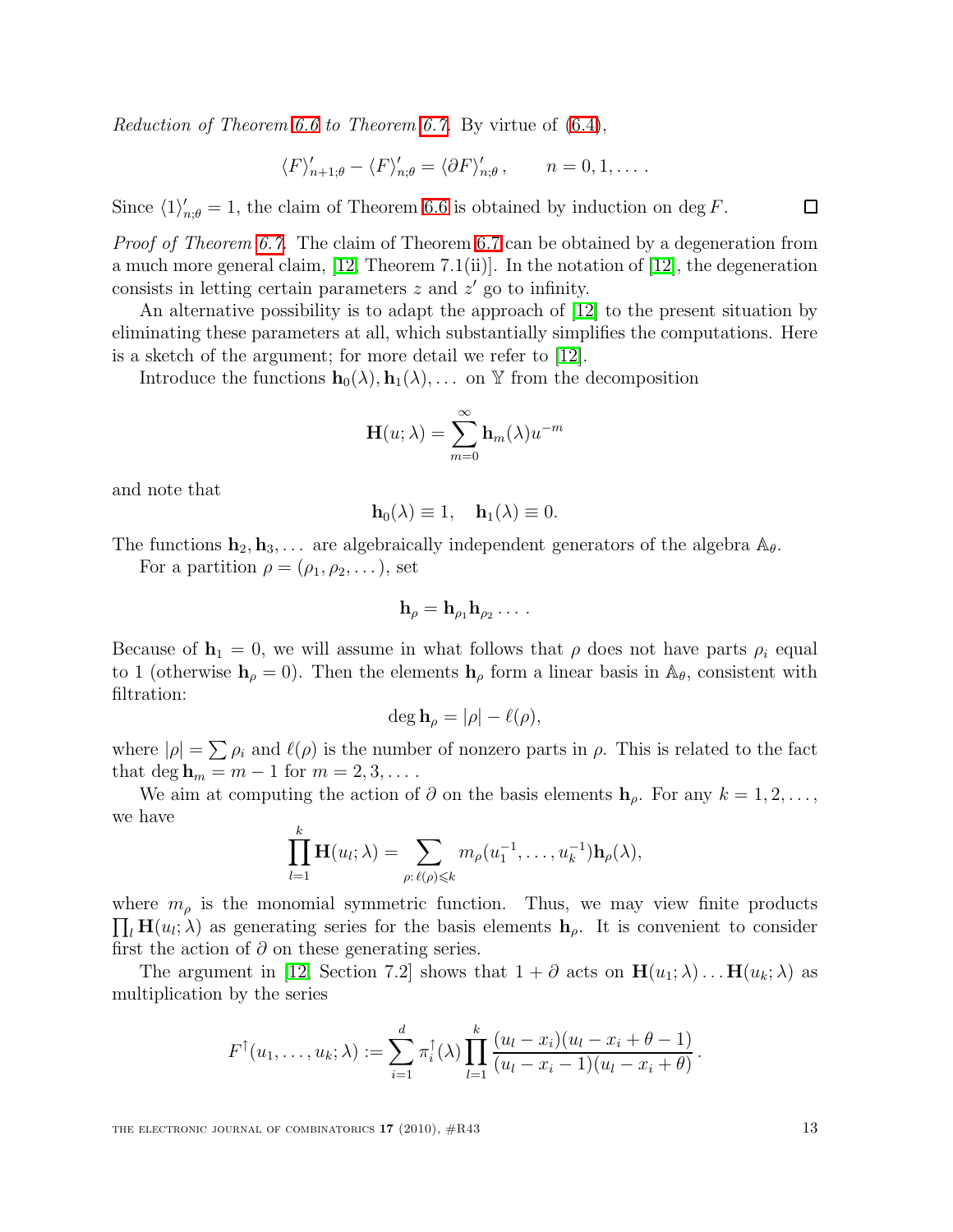This series belongs to  $\mathbb{A}_{\theta}[[u_1^{-1},...,u_l^{-1}]],$  because of the fundamental identity

$$
\sum_{i=1}^d \pi_i^{\uparrow}(\lambda) x_i^m = \mathbf{h}_m(\lambda), \quad m = 0, 1, \dots,
$$

see [\[12,](#page-14-3) Lemma 6.11]. It follows that  $\partial$  maps  $\mathbb{A}_{\theta}$  into itself.

A more detailed analysis (see [\[12,](#page-14-3) Section 7.3]) shows the following. Introduce the linear map  $f \to \langle f \rangle^{\dagger}$  from  $\mathbb{R}[x]$  to  $\mathbb{A}_{\theta}$  by setting

$$
\langle x^m \rangle^{\uparrow} = \mathbf{h}_m.
$$

Next, write the decomposition

$$
\prod_{l=1}^k \frac{(u_l - x)(u_l - x + \theta - 1)}{(u_l - x - 1)(u_l - x + \theta)} = \sum_{\sigma} a_{\sigma}(x) m_{\sigma}(u_1^{-1}, \dots, u_k^{-1}),
$$

where  $\sigma$  ranges over partitions with  $\ell(\sigma) \leq k$  and  $a_{\sigma}(x)$  are appropriate polynomials. Finally, let  $c^{\rho}_{\sigma\tau}$  be the structure constants of the algebra  $\Lambda$  in the basis of monomial symmetric functions:

$$
m_{\sigma}m_{\tau} = \sum_{\rho} c^{\rho}_{\sigma\tau} m_{\rho}
$$

<span id="page-13-0"></span>(note that  $c^{\rho}_{\sigma\tau}$  vanishes unless  $|\rho| = |\sigma| + |\tau|$ ). Then we have

<span id="page-13-1"></span>
$$
(1+\partial)\mathbf{h}_{\rho} = \sum_{\sigma,\tau: |\sigma|+|\tau|=|\rho|} c^{\rho}_{\sigma\tau} \langle a_{\sigma}(x) \rangle^{\uparrow} \mathbf{h}_{\tau}, \tag{6.6}
$$

see [\[12,](#page-14-3) Lemma 7.4]. Note that

<span id="page-13-3"></span><span id="page-13-2"></span>
$$
a_{\sigma}(x) = a_{\sigma_1}(x)a_{\sigma_2}(x)\dots,
$$
\n(6.7)

where

$$
a_s(x) = (s-1)\theta x^{s-2} + \frac{(s-1)(s-2)}{2}\theta(1-\theta)x^{s-3} + \dots, \qquad s \geq 2 \tag{6.8}
$$

$$
\langle a_0(x) \rangle^{\dagger} \equiv 1, \quad \langle a_1(x) \rangle^{\dagger} \equiv 0 \tag{6.9}
$$

(see [\[12,](#page-14-3) Lemma 7.3]). It follows, in particular, that we may assume that in  $(6.6)$ ,  $\sigma$  does not have parts equal to 1.

Identify  $\mathbb{A}_{\theta}$  with the polynomial algebra  $\mathbb{R}[\mathbf{h}_2, \mathbf{h}_3, \dots]$ . Using the argument of [\[12,](#page-14-3) Lemma 7.12, one deduces from formulas  $(6.6)$ ,  $(6.7)$ ,  $(6.8)$ , and  $(6.9)$  that

$$
\partial = \theta \frac{\partial}{\partial \mathbf{h}_2} + \dots
$$

where the dots stand for terms of degree  $\leq -2$  (that is, operators in  $\mathbb{A}_{\theta}$  reducing degree at least by 2). This concludes the proof, since the operator  $\partial/\partial h_2$  reduces degree by 1 (recall that  $h_2$  has degree 1).  $\Box$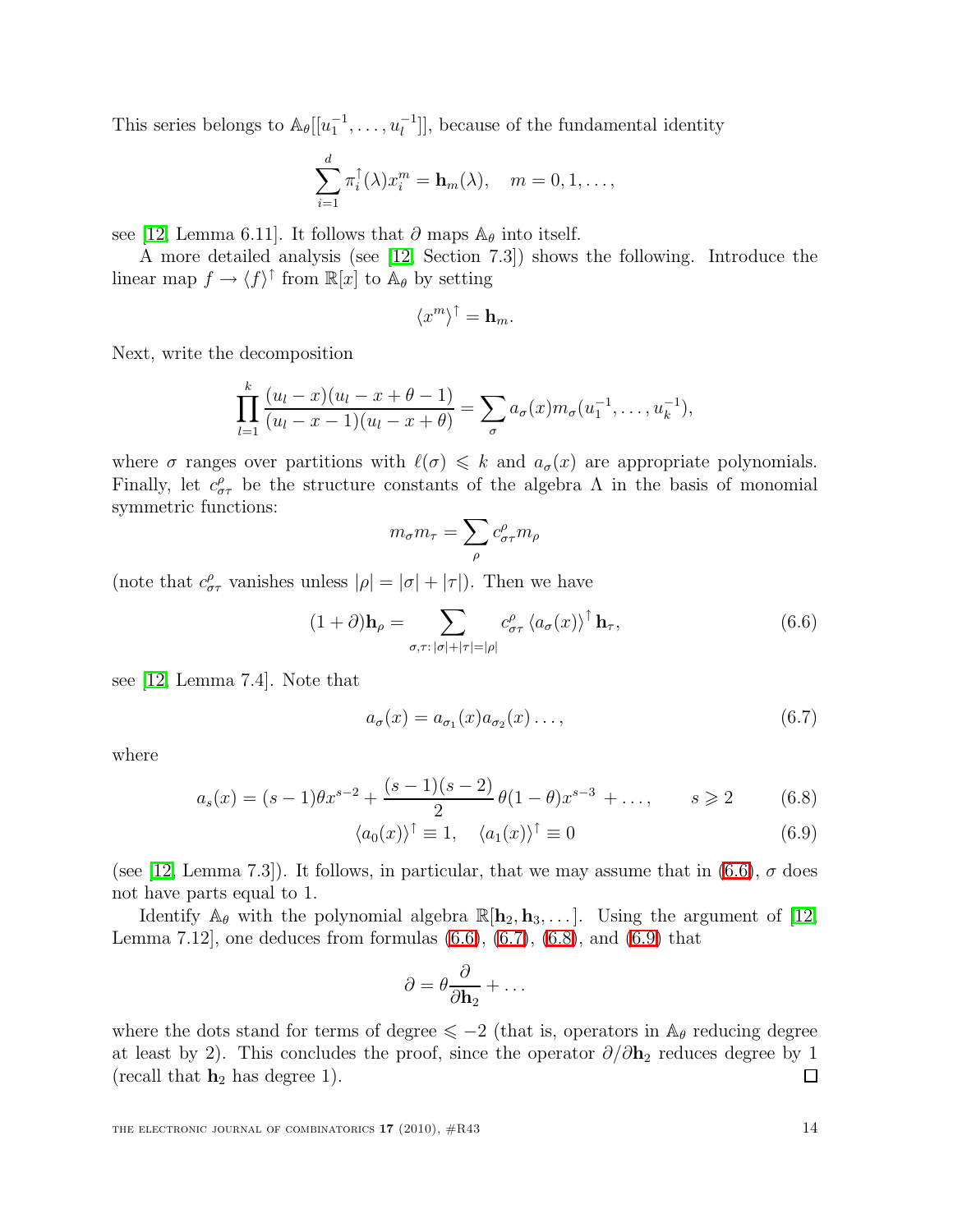# <span id="page-14-5"></span>References

- [1] S. Fujii, H. Kanno, S. Moriyama and S. Okada, Instanton calculus and chiral onepoint functions in supersymmetric gauge theories. Advances Theor. Math. Phys. 12 (2008) 1401–1428.
- <span id="page-14-7"></span><span id="page-14-4"></span>[2] G.-N. Han, Some conjectures and open problems on partition hook lengths. Exper. Math. 18 (2009), 97–106.
- [3] V. Ivanov and G. Olshanski, Kerov's central limit theorem for the Plancherel measure on Young diagrams. In: Symmetric functions 2001. Surveys of developments and perspectives. Proc. NATO Advanced Study Institute (S. Fomin, editor), Kluwer, 2002, pp. 93–151; arXiv:math/0304010.
- <span id="page-14-8"></span><span id="page-14-2"></span>[4] S. Kerov, Gaussian limit for the Plancherel measure of the symmetric group. Comptes Rendus Acad. Sci. Paris, Sér. I **316** (1993), 303–308.
- [5] S. Kerov, Anisotropic Young diagrams and Jack symmetric functions. Function. Anal. i Prilozhen. 34 (2000), no. 1, 51–64 (Russian); English translation: Funct. Anal. Appl. 34 (2000), 45–51; arXiv:math/9712267.
- <span id="page-14-12"></span>[6] S. Kerov, A. Okounkov, and G. Olshanski, The boundary of Young graph with Jack edge multiplicities. Intern. Math. Res. Notices (1998), no. 4, 173–199; arXiv: qalg/9703037.
- <span id="page-14-6"></span>[7] S. Kerov and G. Olshanski, Polynomial functions on the set of Young diagrams. Comptes Rendus Acad. Sci. Paris, Ser. I 319 (1994), 121–126.
- <span id="page-14-13"></span><span id="page-14-11"></span>[8] I. G. Macdonald, Symmetric functions and Hall polynomials, 2nd edition. Oxford University Press, 1995.
- [9] A. Okounkov, The uses of random partitions. In: XIVth International Congress on Mathematical Physics, World Sci. Publ., Hackensack, NJ, 2005, pp. 379–403; arXiv:math-ph/0309015.
- <span id="page-14-0"></span>[10] A. Okounkov and G. Olshanski, Shifted Schur functions, Algebra i Analiz 9 (1997), no. 2, 73–146 (Russian); English version: St. Petersburg Mathematical J., 9 (1998), 239–300; arXiv:q-alg/9605042.
- <span id="page-14-3"></span><span id="page-14-1"></span>[11] A. Okounkov and G. Olshanski, Shifted Jack polynomials, binomial formula, and applications. Math. Research Lett. 4 (1997),  $69-78$ ; arXiv:q-alg/9608020.
- [12] G. Olshanski, Anisotropic Young diagrams and infinite-dimensional diffusion processes with the Jack parameter. Intern. Math. Research Notices, to appear; arXiv:0902.3395.
- <span id="page-14-10"></span>[13] G. Olshanski, A. Regev, and A. Vershik, Frobenius–Schur functions: summary of results, arXiv:math/0003031.
- <span id="page-14-9"></span>[14] G. Olshanski, A. Regev, and A. Vershik, Frobenius–Schur functions. In: Studies in Memory of Issai Schur (A. Joseph, A. Melnikov, R. Rentschler, eds), Progress in Mathematics 210, Birkhäuser, 2003, pp. 251–300; arXiv:math/0110077.